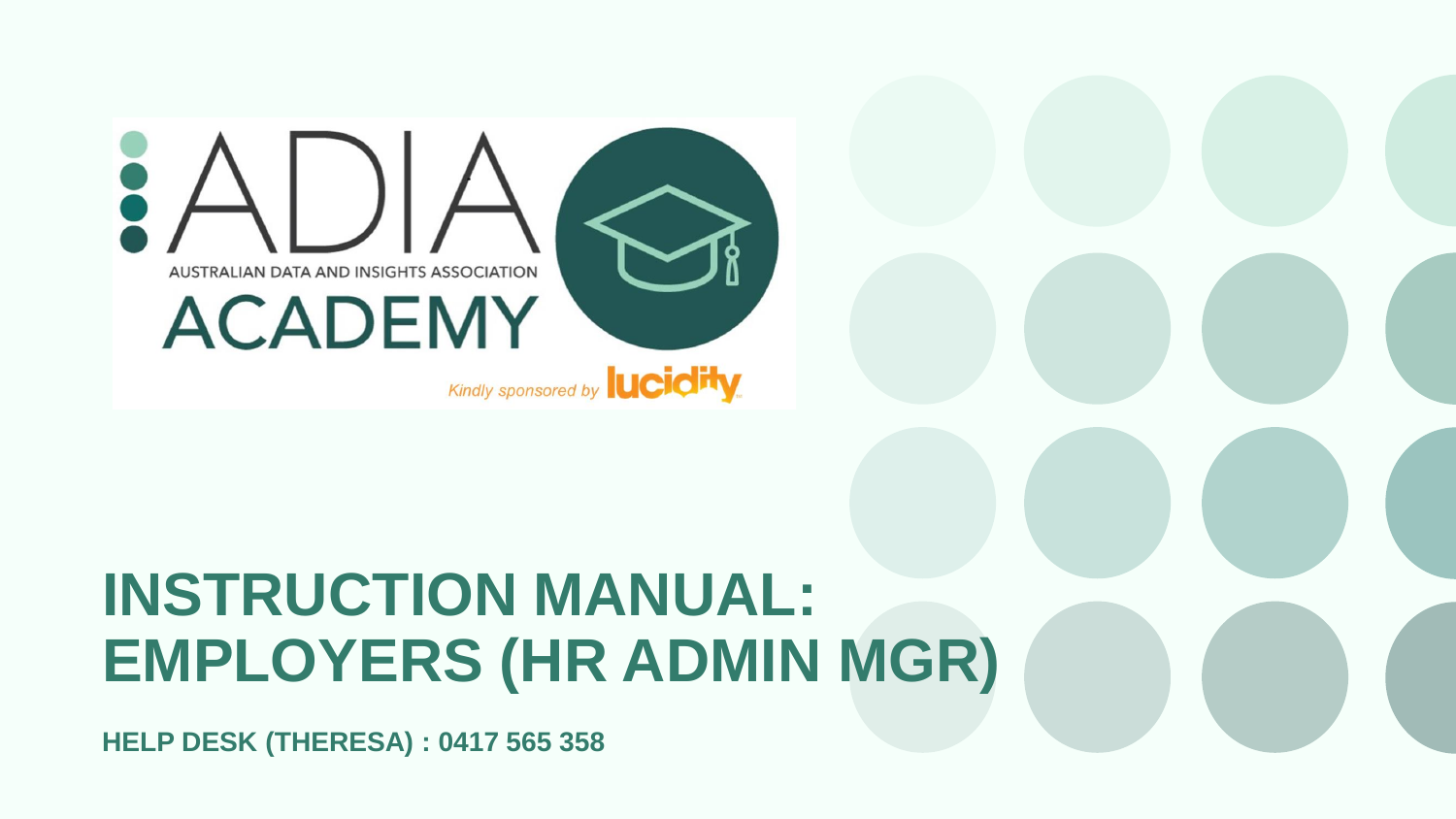### **How to use the ADIA Academy**

#### **1. Go to the ADIA Academy:**

Web Link: <https://adia.luciditysoftware.com.au/home/login/competency>

#### **2. Login:**

Use the Username and Password provided by ADIA.

> Click forgotten password if you would like to set up a new password



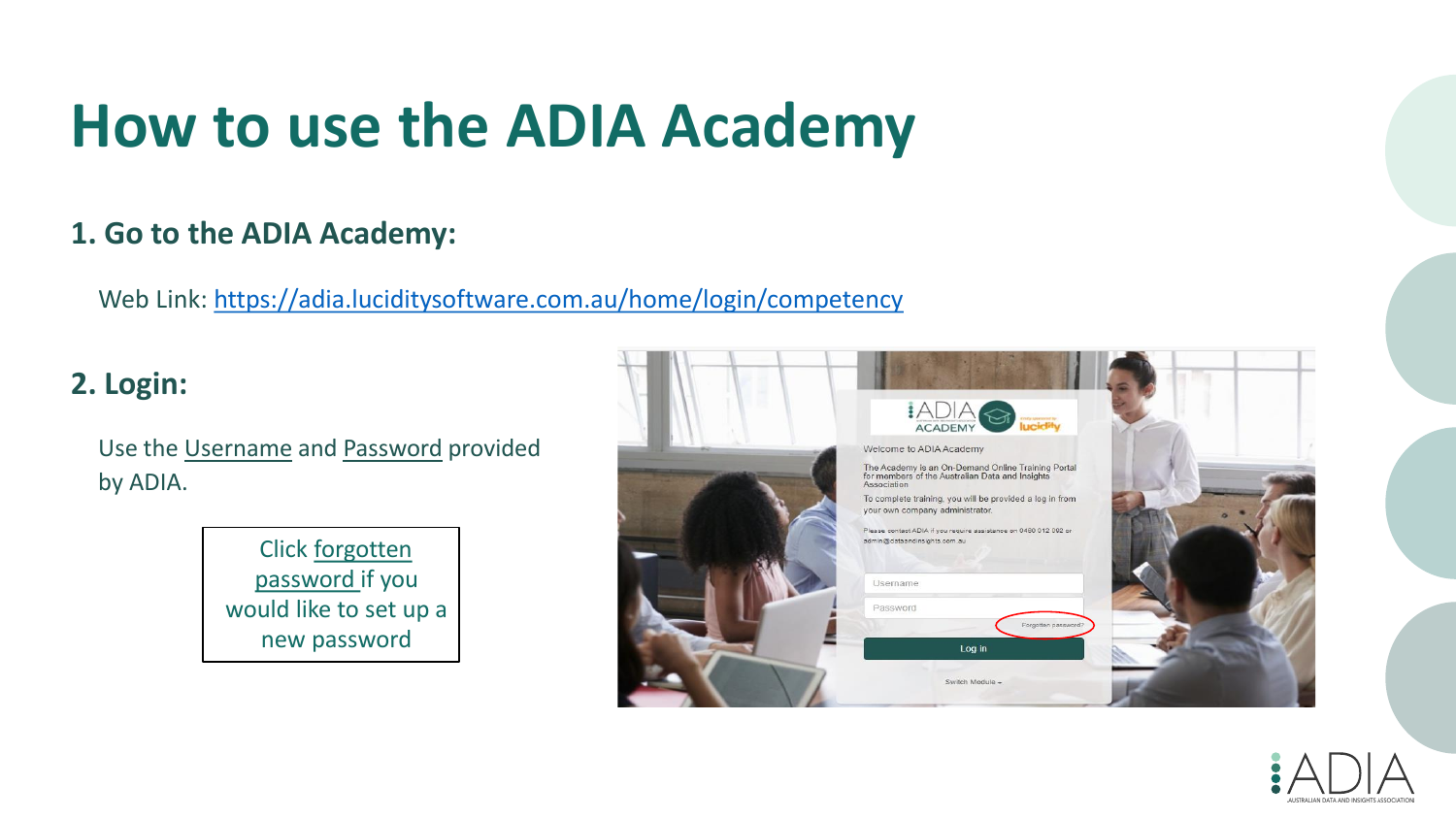### **How to use the ADIA Academy**

#### **3. Choose your module**

- **HR** is for adding employees
- **Competency** is for:
	- accessing courses
	- viewing staff lists
	- running reports

|                             | <b>ACADEMY</b>         | Cindly speesored by<br><b>lucidity</b> |                                                        |           |                        | Test                            |
|-----------------------------|------------------------|----------------------------------------|--------------------------------------------------------|-----------|------------------------|---------------------------------|
|                             | $HR -$<br>People       |                                        |                                                        |           |                        |                                 |
| Competency<br>ist Employees |                        |                                        |                                                        |           |                        |                                 |
|                             | All                    | <b>O</b> Add New                       | <b>III</b> Excel Export<br><b>III</b> Excel Export All |           |                        |                                 |
| <b>Employees</b>            |                        | B<br>с<br>D<br>A                       | $\mathsf K$<br>E<br>H<br>F.<br>G<br>J                  | M<br>N    | OPQRSTUVWXYZALL        |                                 |
|                             | Casuals                | Current Filter: Unsaved Filter V       |                                                        |           |                        |                                 |
|                             | Subcontractors         | Viewing 1 - 7 of 7                     |                                                        |           |                        |                                 |
|                             | <b>Archived People</b> | Employee ID                            | First name                                             | Last name | Company / Organisation | Email                           |
|                             |                        | 191                                    | First                                                  | Employee  | <b>Test Member</b>     | jennifer@dataandinsights.com.au |
|                             |                        | 192                                    | Second                                                 | Employee  | <b>Test Member</b>     | jennifer@dataandinsights.com.au |
|                             |                        | 193                                    | Third                                                  | Employee  | <b>Test Member</b>     | jennifer@dataandinsights.com.au |

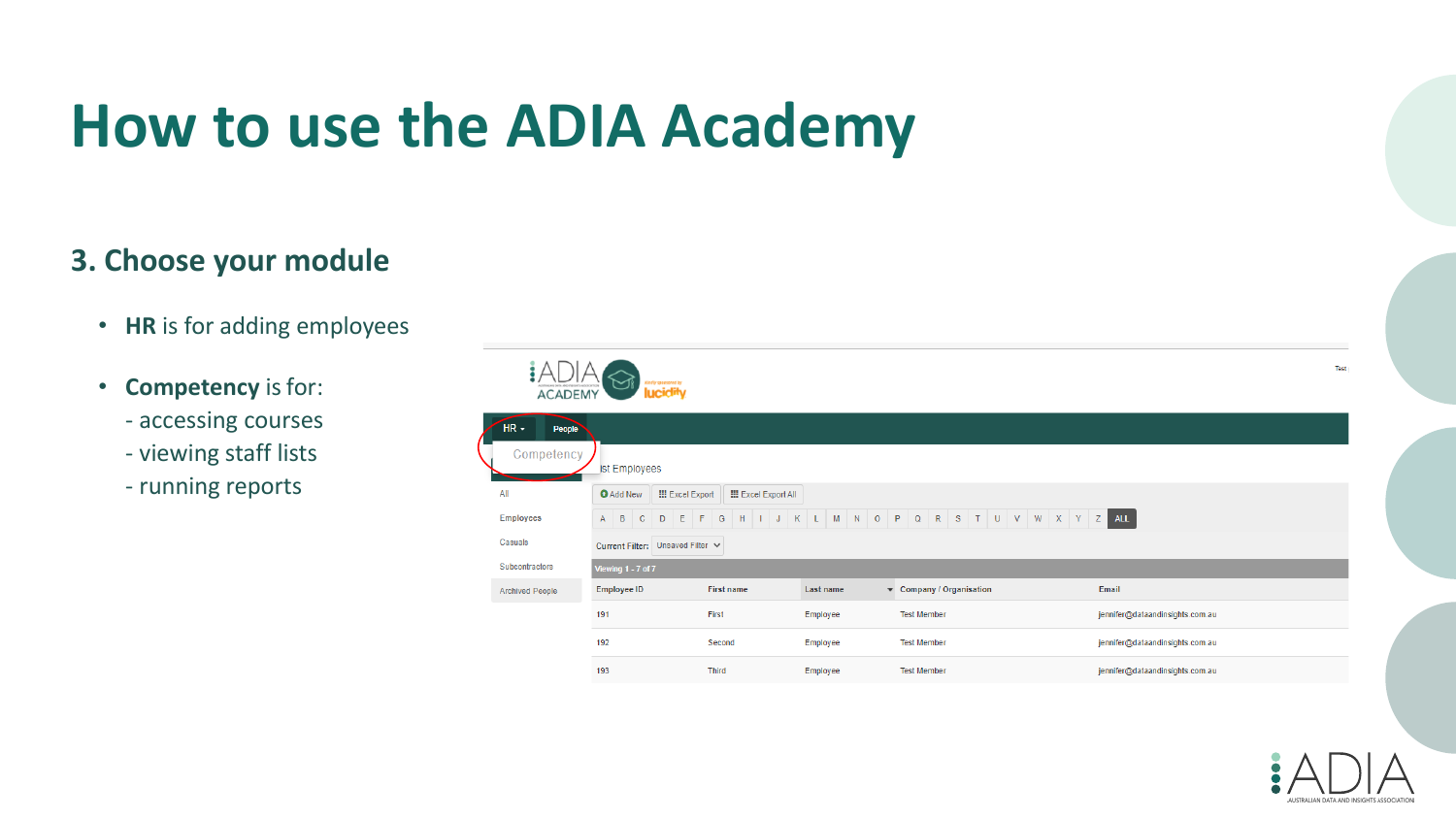# **Add an Employee (HR Module)**

- Click **Employees** in the side menu
- Click Add New

Please Note: All existing Academy User logins have already been linked to your company profile



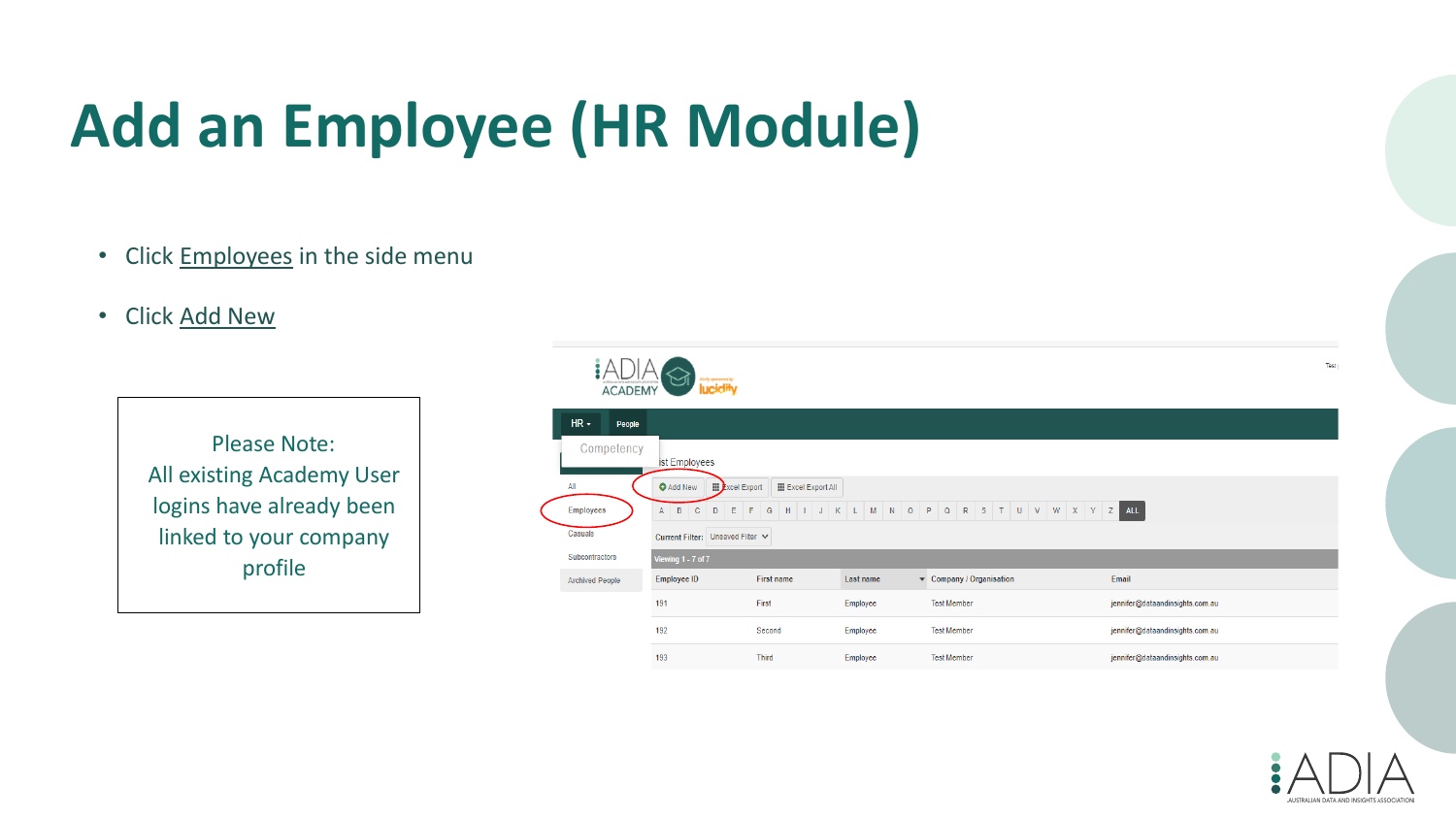# **Add an Employee (HR Module)**

- In the **Add New** screen, add each employee's:
	- First Name
	- Last Name
	- Your Company /Organisation
	- Employee's email address

| First name<br>固<br>First Name<br>$\clubsuit$ |                                                      |  |
|----------------------------------------------|------------------------------------------------------|--|
| Middle name                                  | $\widehat{\mathbb{E}}$                               |  |
| Last name<br>Last Name<br>₩                  | O Upload                                             |  |
| Date of birth                                | <b>Contact Details</b>                               |  |
| Gender<br>[SELECT]                           | Phone number                                         |  |
| Payroll number                               | Mobile number                                        |  |
| <b>USI Number</b>                            | Fax number                                           |  |
| State employed in<br>[SELECT]                | Email<br>Email<br>Notifications will be sent to this |  |
| Company / Organisation<br>$ADIA -$           | email address                                        |  |
| <b>Employment type</b><br>[SELECT] -         | Email                                                |  |

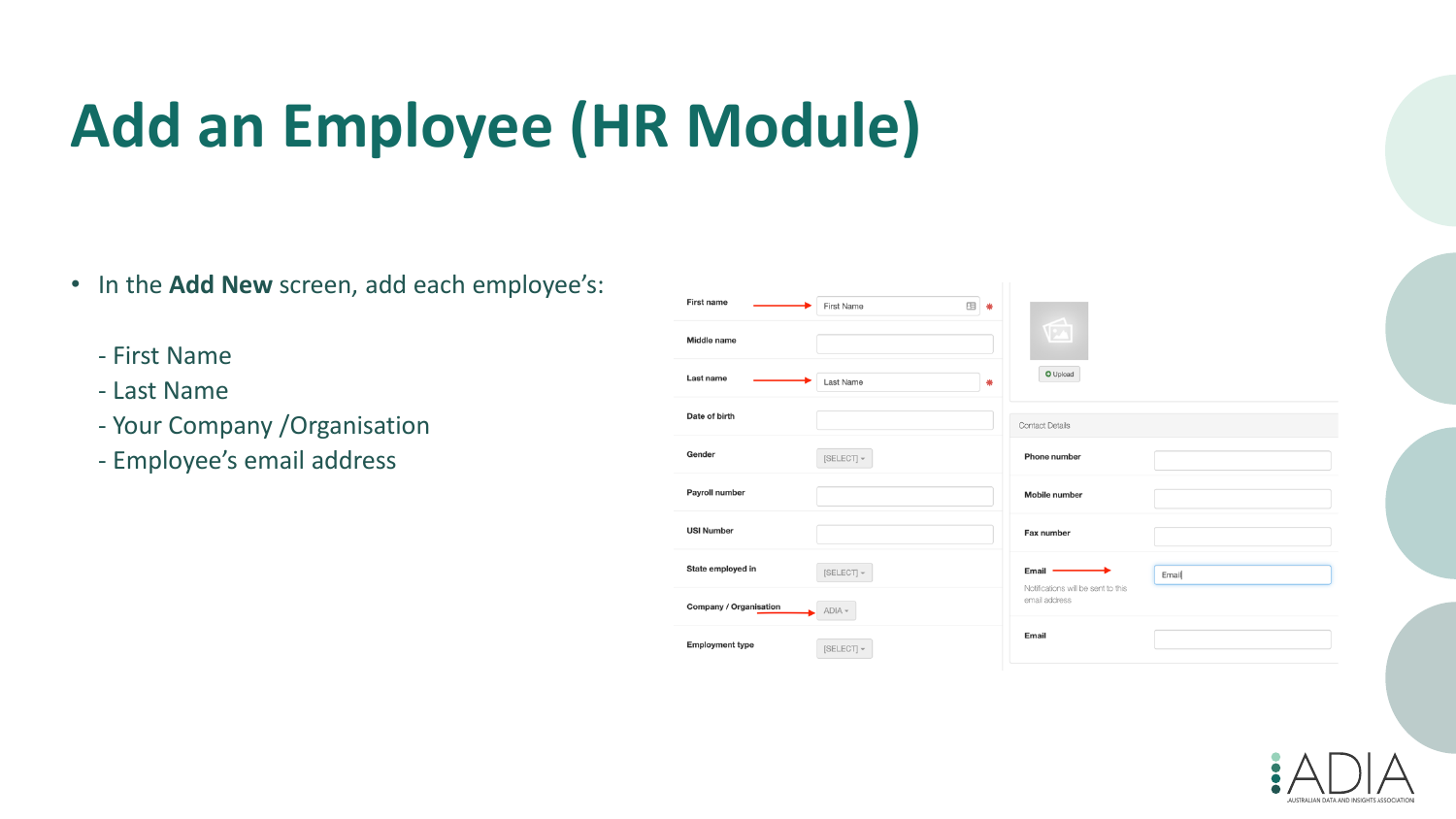# **Training Courses**

Content is categorised into four key areas:

- Risk Management (RM)
- Workplace Relations (WR)
- Leadership and Business (LB)
- Induction (IND)

New content is added regularly, so remember to check the Academy or ADIA Training page for updates



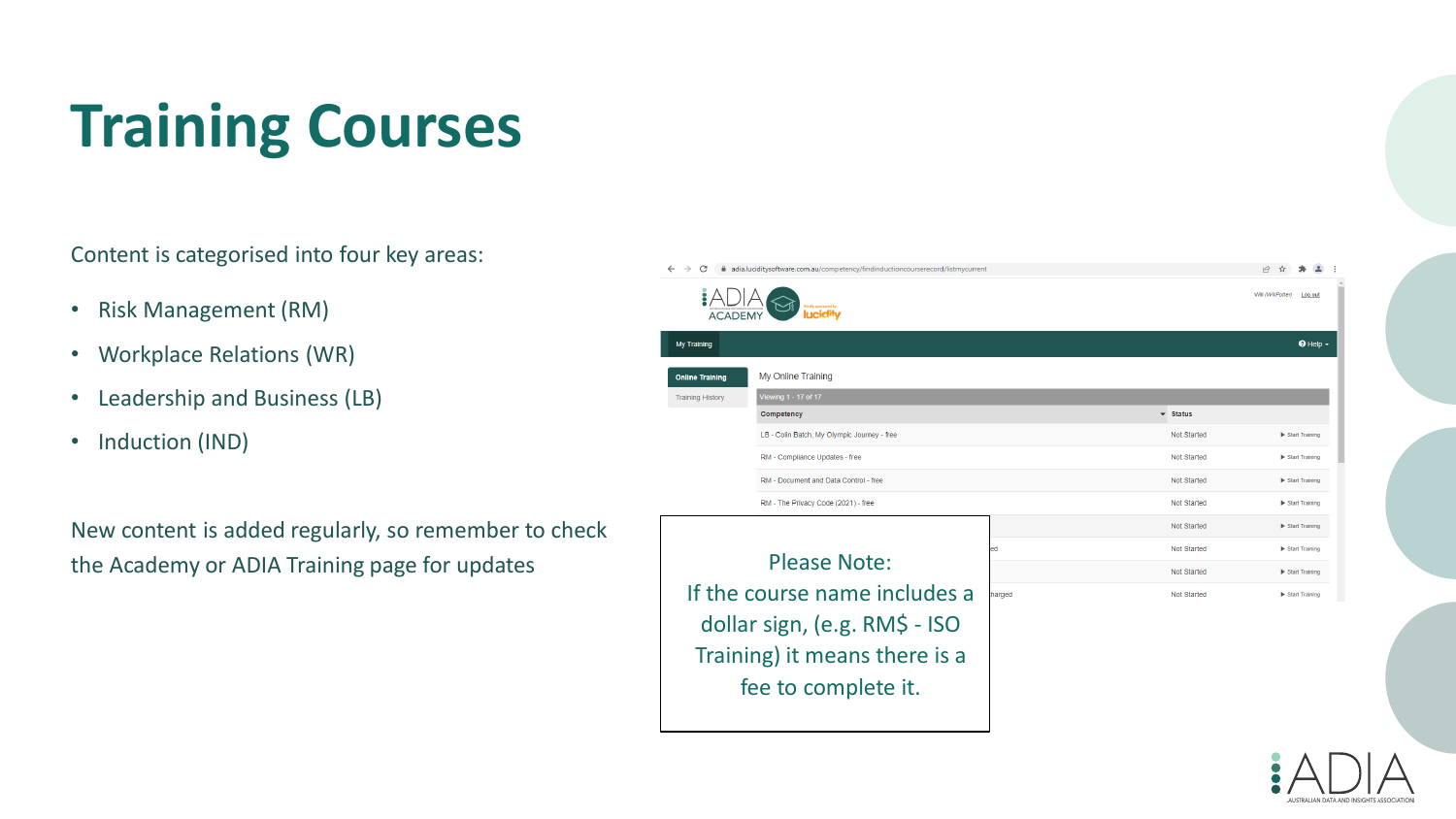# **Undertaking Training**

Click on the **Start Training** button.

The status column will show courses as **Not Started** or **In Progress**.

**Note**: For all paid courses and selected free courses, ADIA will also send the Employee a Certificate of Completion or Certificate of Attendance for their records. ADIA will invoice your company on completion of a PAID course.

| C<br>$\leftarrow$<br>$\rightarrow$ | adia.luciditysoftware.com.au/competency/findinductioncourserecord/listmycurrent      |                    | ピ                                           |
|------------------------------------|--------------------------------------------------------------------------------------|--------------------|---------------------------------------------|
| $\frac{2ADI}{ACADEMY}$             | Kindly spansored by<br><b>lucidity</b>                                               |                    | Will (WillPotter)<br>Log out                |
| <b>My Training</b>                 |                                                                                      |                    | $\Theta$ Help $\sim$                        |
| <b>Online Training</b>             | My Online Training                                                                   |                    |                                             |
| <b>Training History</b>            | Viewing 1 - 17 of 17                                                                 |                    |                                             |
|                                    | Competency                                                                           | <b>Status</b>      |                                             |
|                                    | LB - Colin Batch, My Olympic Journey - free                                          | Not Started        | Start Training                              |
|                                    | RM - Compliance Updates - free                                                       | Not Started        | Start Training                              |
|                                    | RM - Document and Data Control - free                                                | Not Started        | Start Training                              |
|                                    | RM - The Privacy Code (2021) - free                                                  | Not Started        | Start Training                              |
|                                    | RM - Transitioning to ISO 20252:2019 - free                                          | Not Started        | Start Training                              |
|                                    | RM\$ - DIY Information and Data Security Compliance (6 modules) - charged            | Not Started        | Start Training                              |
|                                    | RM\$ - Internal Audit Training ISO 20252 - charged                                   | <b>Not Started</b> | Start Training                              |
|                                    | DEAR - Daliano - Taganization Operator and a Daliano face and Approximate - depended | Allen Chapters     | <b>No dealer and the first of the State</b> |

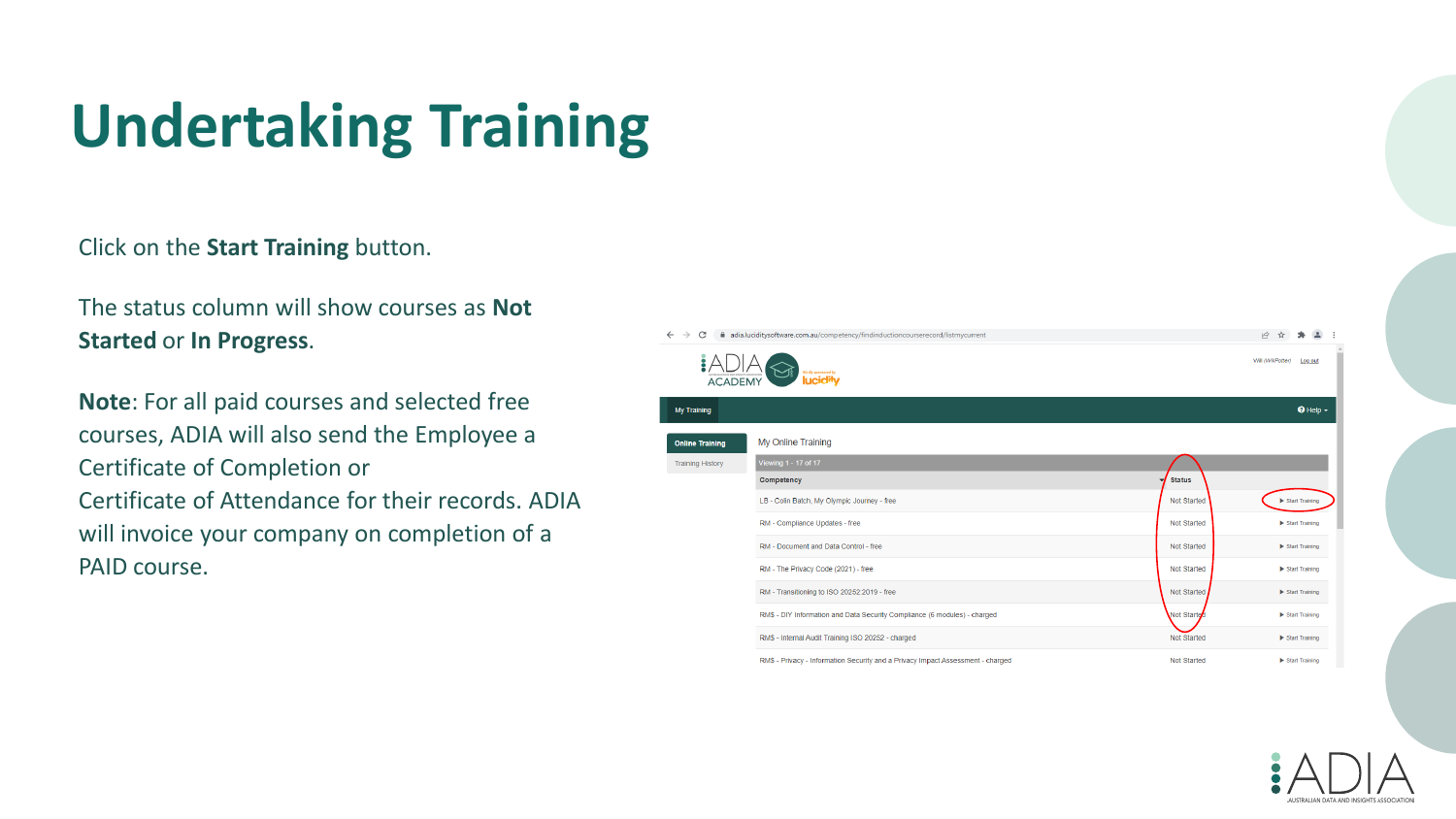## **Running Reports**

- Click on **Courses,** then **Records** (on the left) to view the completed records of your employees.
- You can view all on this page or apply filters to reduce the list.
- To filter this list click on **Show Filters** and select your chosen criteria.
- Click on **Reports** to view reporting options.



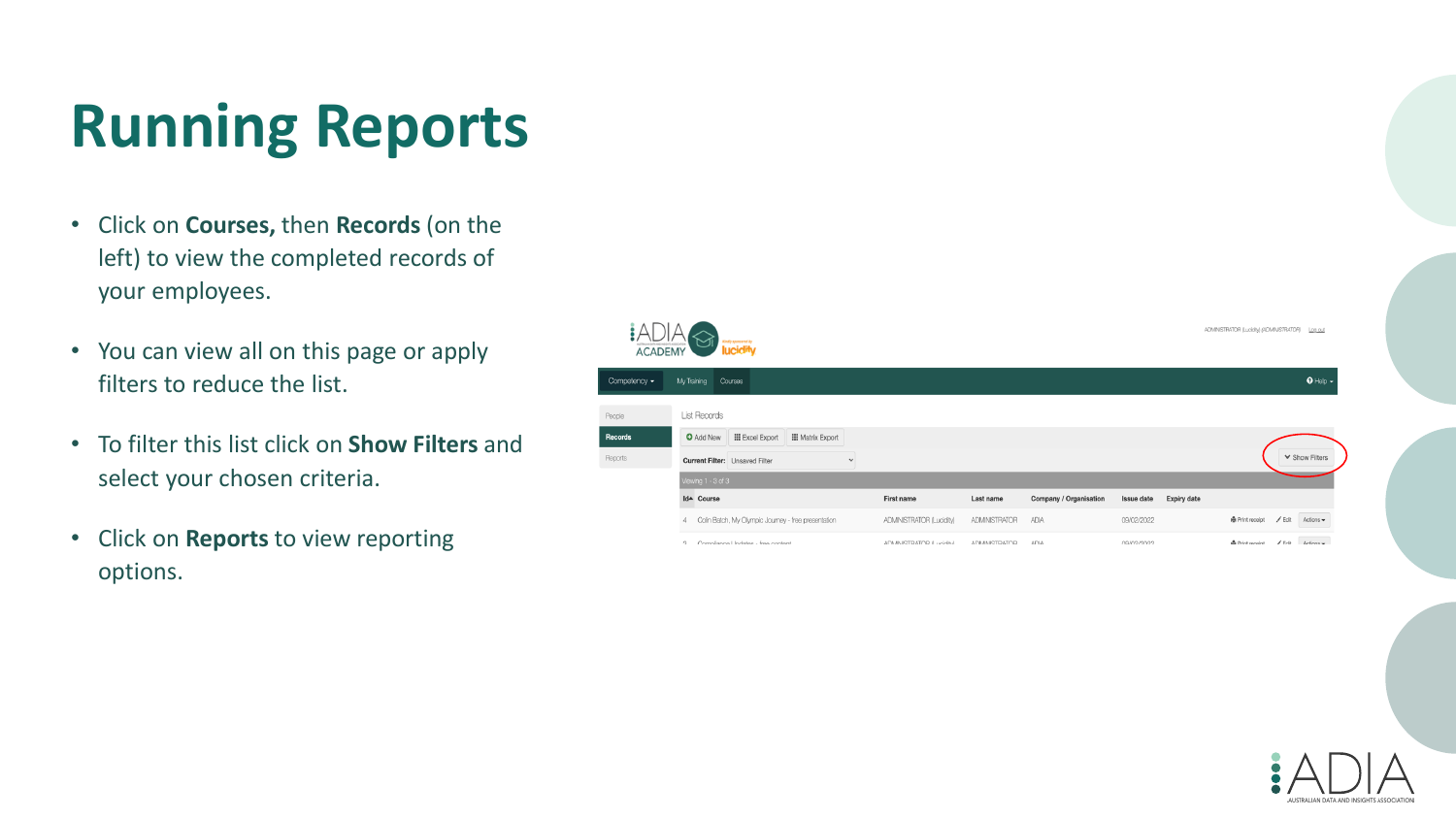# **Regular Reports – straight to your Inbox!**

- Generate excel reports that can be sent to your email address at your chosen intervals.
- Create your filter as per above and click on **Filter and Save**
- Give your filter a name, then click save
- Click into **My Emails** and **Add New**
- Select the criteria for the report you want
- The report will be sent to the address assigned to your company profile

|                          | $\frac{1}{100}$                                                             |                    |                             |                        |                |                    | Test (TestMember)                   |
|--------------------------|-----------------------------------------------------------------------------|--------------------|-----------------------------|------------------------|----------------|--------------------|-------------------------------------|
| <b>ACADEMY</b>           | lucidity.                                                                   | Add Email          |                             |                        | $\pmb{\times}$ |                    |                                     |
| Competency -             | <b>Courses</b><br><b>My Training</b>                                        | Filter             | Leadership learning Feb22 + |                        | ۰              |                    |                                     |
| People<br><b>Records</b> | <b>List Records</b><br>Excel Export   III Matrix Export<br><b>O</b> Add New | <b>Report Type</b> | Excel Export +              |                        | 姜              |                    |                                     |
| Reports                  | Current Filter: Leadership learning Feb22 $\vee$                            | Frequency          | First day of the month -    |                        | ₩              |                    | $\leftrightarrow$ Hide              |
|                          | Current Filter   My Filters   My Emails                                     |                    |                             |                        |                |                    |                                     |
|                          | Email Address: jennifer@dataandinsights.com.au<br><b>O</b> Add New          |                    |                             |                        | Save<br>Close  |                    |                                     |
|                          | Filter<br><b>Report Type</b>                                                |                    |                             | Report                 |                | Frequency          |                                     |
|                          | Viewing $1 - 2$ of $2$                                                      |                    |                             |                        |                |                    |                                     |
|                          | $Id$ $\triangle$ Course                                                     | First name         | Last name                   | Company / Organisation | Issue date     | <b>Expiry date</b> |                                     |
|                          | LB - Colin Batch, My Olympic Journey - free<br>24                           | Charlotte          | Potter                      | <b>Test Member</b>     | 10/02/2022     |                    | <b>B</b> Print receipt / Edit<br>Ac |
|                          | LB - Colin Batch, My Olympic Journey - free<br>21                           | Bryan              | Potter                      | <b>Test Member</b>     | 10/02/2022     | 10/02/2023         | <b>A</b> Print receipt / Edit       |
|                          |                                                                             |                    |                             |                        |                |                    |                                     |